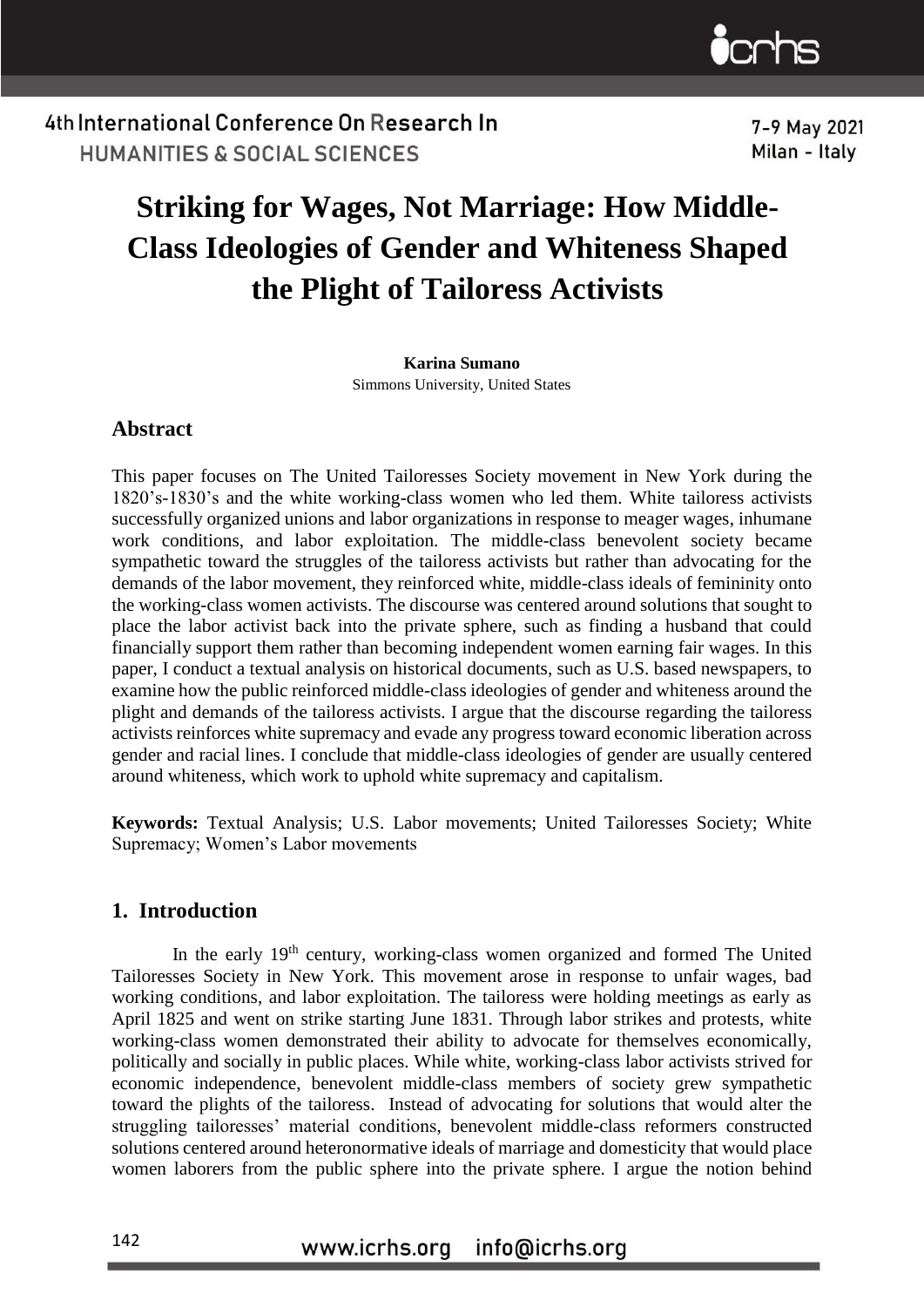7-9 May 2021 Milan - Italv

marriage and domesticity as solutions to white tailoress activists' economic struggles stem from middle-class ideologies of whiteness, which work to place white women from the public sphere to private sphere, diminishing chances of class solidarity across racial lines.

Scholars such as David Roediger and Christine Stansell have written around issues of labor, race, whiteness, class, and gender. David Roediger is a historian and professor at the University of Kansas. He has written on U.S. labor movements, the history of radicalism, and on the racial identities of white workers and immigrants. Christine Stansell is a historian in women's and gender history, focusing on antebellum U.S. social and political theory. She recently retired from teaching history at the University of Chicago. Roediger (2007) argues that the construction of whiteness "was a way in which white workers responded to a fear of dependency on wage labor and to the necessities of capitalist work discipline" (p. 13) thus resulting in white laborers racial contempt for Black laborers rather than class solidarity. Stansell (1986) approaches the subject of women's labor movements through a gender and class lens, arguing that women labor activists were reduced to their relation to men in terms of marriage and protectionism as the solution to women's economic struggles. Stansell fills in the lack of gender analysis in Roediger's approach to race and labor but Roediger provides a racial analysis by emphasizing the ideology of whiteness, which Stansell lacks. With these scholars' work in mind, I seek to investigate how middle-class gender ideology centered around whiteness shaped the plight of women labor activists, particularly for tailoress activists.

#### **2. Discussion**

A majority of my primary sources come from newspaper periodicals such as *The Working Man's Advocate, New York Daily Sentinel,* and the *New York Herald*. There is one primary source from *Mother's Magazine & Family Monitor* mostly aimed at wealthy moral reformers, particularly middle-class white women. In these sources, I investigated the language and gender ideology behind the texts to see how middle-class ideas of femininity shaped the way struggling tailoresses and their movement were perceived and portrayed. I identify how tailoress activists resisted these ideologies or reinforced them through their rhetoric. I analyze how sources perceived working-class women's activism in the public sphere and middle-class reformer activists in the private sphere. The word "prostitution" is mentioned numerous times across primary sources and although society is gradually moving away from using "prostitution" to "sex work" as way to dismantle stigma around sexual labor, I use these terms interchangeably in this paper. I use the word "female" as an adjective as well to emphasize the material conditions pertaining to women such as "female poverty," though the word "female" should be used carefully depending on the historical contexts.

Various primary sources I obtained reinforce middle-class ideologies of gender, upholding the idea that marriage is the solution to the struggles of the tailoress and overall female poverty. Before the United Tailoress Society was formed, economic reports regarding labor and poor wage, detailing the impoverished conditions of working-class women were printed and distributed prior to the tailoress strike of 1831 ("Low Rates of Females' Wages," 1829). An essay on a committee's report regarding labor and low wages written by Mathew Carey, a benevolent ally of the tailoress, also reiterates the anxieties around female poverty, which makes it sound like female poverty is caused by alcoholic, idle husbands. "Although it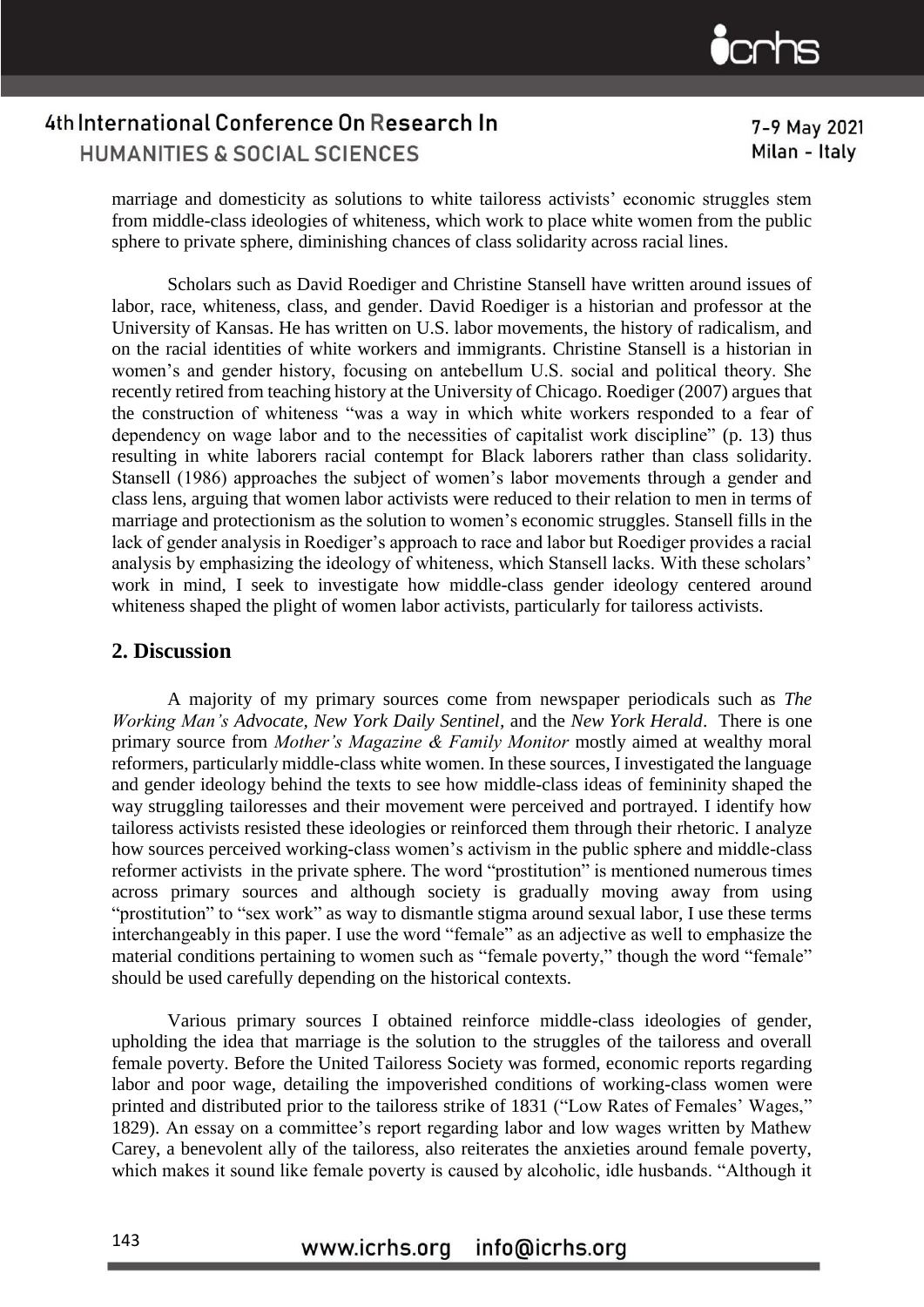7-9 May 2021 Milan - Italv

is freely admitted that great distress and poverty arise from habits of dissipation and intemperance of husbands…we feel satisfied that those deplorable and pernicious habits do not produce half of the wretchedness to which meritorious females are subjected to in this city…begging, stealing…We might add another—but we forbear" (Carey, 1829). There was awareness about how poverty affected men which was tied to the impoverished conditions of women. Instead of addressing the systemic issues around gender and class, working-class women's economic struggles were seen as a result of alcoholic husbands who fail to provide for their families. While briefly condemning men's alcoholism, the author seems more disgusted by the consequences of female poverty that lead to begging and stealing, but more importantly, prostitution.

Working women's economic struggles were not new issues within the market economy. In response to reports regarding women and labor, The *New York Daily Sentinel*, published an article about women's labor and low wages, showing sympathy but still expressing middleclass ideologies around gender and class. "That some, maddened to despair by the utter hopelessness of living reputably in comfort should stoop to the last, most degrading of resorts for support, and fit themselves to become inmates of the Magdalen Asylum," writes the author ("Remuneration for Female Labor," 1830). The Magdalen Asylum, created by New York's Magdalen Society, was an institution for poor women who resorted to sex work due to economic necessity (Stansell, 1986, p. 172). Gender and class anxieties about poverty were evident around destitute, laboring women even before the existence of the United Tailoresses Society.

As noted before the United Tailoresses Society were holding meetings as early as April 1825 (United States., & Charles Patrick Neill, 1910, p. 21). The tailoresses' ability to announce their meetings and present their demands to the public in the new dailies explain why their efforts drew more attention than their 1825 strike (Julie Myers-Mushkin & Diane Pecknold, 2018). On February 25, 1831, the *Salem Gazette* published a report leading up to The United Tailoresses Society labor strike stating that the tailoresses had a meeting regarding the betterment of their economic conditions. The editorial followed up by saying, "That would have been done perhaps, more readily if they had invited the tailors and 'justice of the peace' or 'minister' ("Tailoresses.," 1831). This brief report suggests that the economic struggles of the tailoress activists would be alleviated if they simply had a husband to financially depend on. Rather than having conversations about organizing toward economic independence, the tailoress should center their goals toward marriage. Framing marriage as a solution to women's poor economic conditions stems from middle-class ideals of femininity and domesticity centered around whiteness that sought to place women, particularly white women, into the private sphere.

On June 1831, the United Tailoresses Society went on strike, publicizing their list of price demands. Around 1,600 women were involved and their strike went on for four weeks or possibly even longer (United States., & Charles Patrick Neill*,* 1910). The *Working Man's Advocate* was one of the primary mediums which reported content regarding labor movements, including the movement of the United Tailoresses Society. In a letter to the editor, someone who signed themselves as a "Friend of Justice" calls for men to aid the tailoresses movement, while applying to middle-class ideologies around gender and femininity. "…without the aid of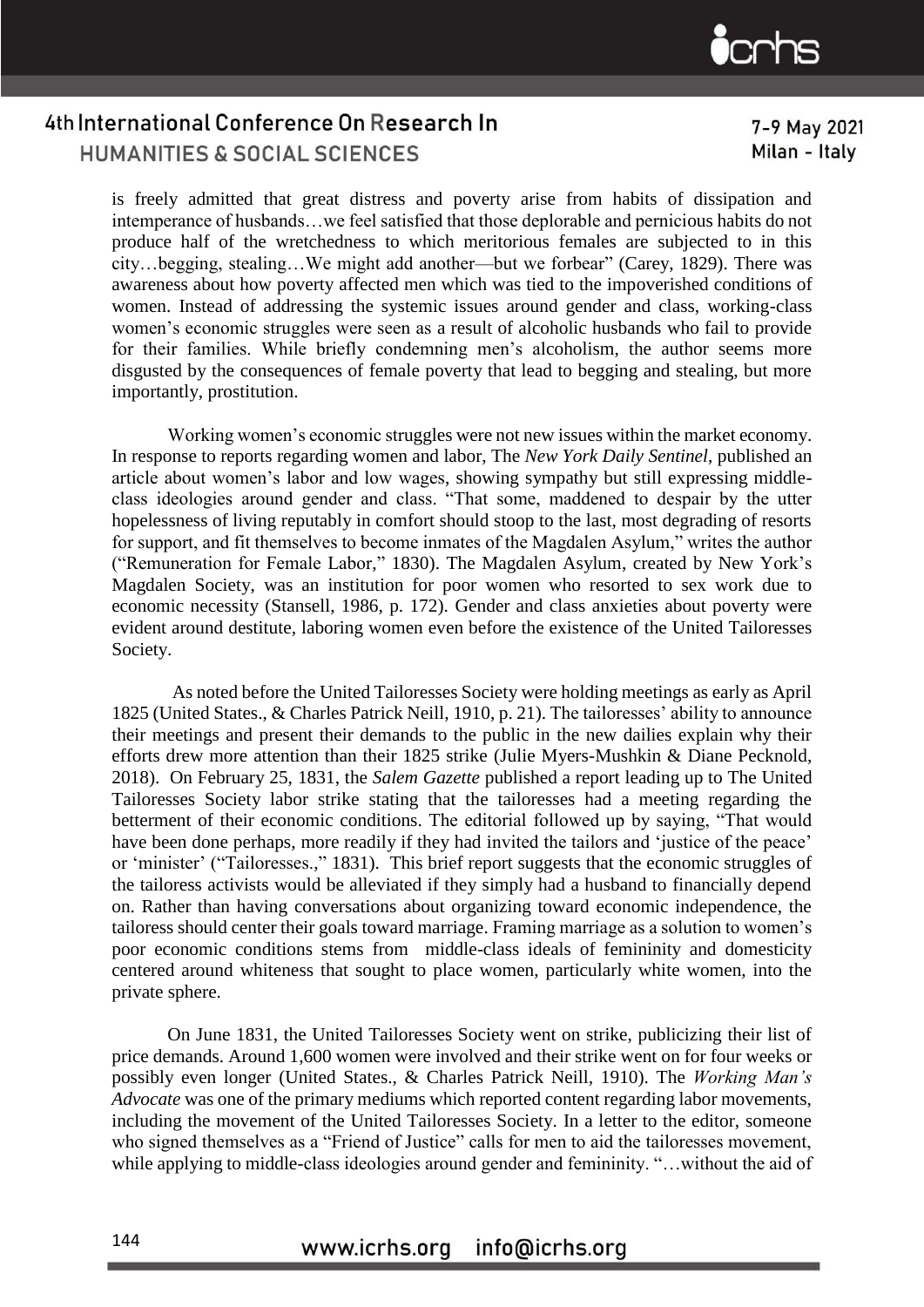7-9 May 2021 Milan - Italv

some charitable hand; how much, then, will the same means fall short of paying for house rent, fuel…Is it to be wondered at, then, that circumstances would like these should produce *crime* and disgrace?" (A Friend of Justice, 1831). The author implies if those from the middle and upper class do not grant charity toward the struggling tailoresses, then the women will turn to crime, specifically prostitution. This reflects middle-class ideologies around femininity and anxieties around "deviant" female sexuality. In times of stressful financial struggles, women may turn to sex work to support themselves. However, sex work is a type of labor that is technically performed outside of the private sphere, which goes against white, feminine ideals of gender.

Another untitled piece from the *Working Man's Advocate* reflects similar anxieties around sex work and female sexuality regarding the tailoress activists' struggles. The excerpt calls out middle-class reformers seeking to resolve the economic struggles of the tailoress through moral reform and charity rather than solutions that would better the material conditions of working-class women. "With the infamy of the latter they have been already too generally branded by the infamous Report of the Magdalen Society, which seems designed rather to CREATE objects for its charity than to think of their PREVENTION (Untitled, 1831). The excerpt sounds like they are sympathetic toward the economic struggles of the tailoress but agrees "to give them the means of making them useful members of society, happy wives for our industrious mechanics…" (Untitled, 1831). This source shows how moral reformers were afraid of female poverty leading to sex worker, not because it reflects the poor conditions created by a capitalist system that exploits women's labor but because women who labor through sex work are working outside of the public sphere.

Working as a prostitute reduces the likelihood that a woman gets married, which goes against white, middle-class ideals of femininity and gender. These ideologies reinforce the idea that white women should be in a monogamous, heterosexual marriage and placed back into the private sphere and kept out of "crime." In a different newspaper clipping, the anonymous author condemns the exploitative behavior of the tailoresses' employers which leads to female prostitution, explaining that the "cause of the wives and daughters of workingmen cannot be a matter of indifference with you…Under such a state of things, prostitution must decrease with a vengeance!" ("An Abuse," 1839). The unidentified author reduces women to their relationship to men while expressing gender and economic fears regarding prostitution.

Despite the continuous reinforcement of middle-class ideologies pertaining to gender, femininity and domesticity, white tailoress activists challenged these ideologies through periodical protests, labor organization and union meetings. *The Long Island Star*, a weekly Brooklyn newspaper, published an excerpt by an unidentified tailoress, highlighting the gender oppression and economic struggles tailoresses endure under a capitalist, patriarchal society. She explains the gendered division of labor between tailors and tailoresses. "A great number of these pantaloons are made for customers, and the tailor, who does nothing but cut them out, gets a dollar or a dollar and a quarter for making them: as the customers think he, or some his journeymen makes them," writes the tailoress ("Messrs. Conway and Phillips," 1831). She articulates how tailors exploit women's labor and take all the credit for making a clothing garment. This shows how impoverished tailoress were driven into public labor due to poverty yet are invisible in this "private sphere" of labor. The excerpt goes on to say, "And the tailors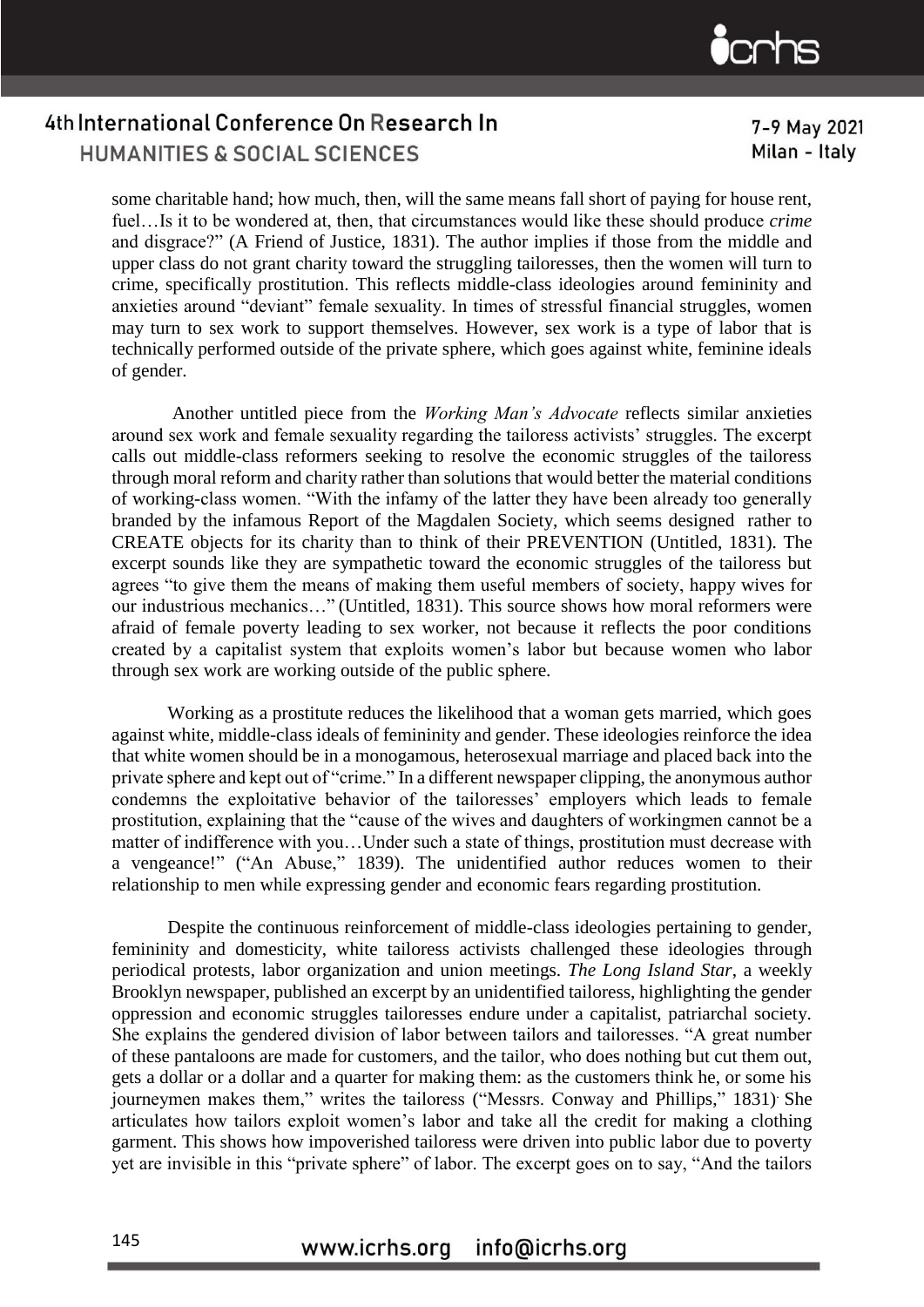7-9 May 2021 Milan - Italv

scold us when we bring home the work, and some of them say the work is done ill, and then take one half of the price, or give us nothing…" ("Messrs. Conway and Phillips, 1831). The tailoress discloses that their working conditions are so demanding that they sometimes need to take their work home, demonstrating the contradictions of the economic demands of capitalism and the gender expectations around domesticity. Tailoresses were burdened with the expectations of producing perfect garments for their boss, both in the public and hidden back into the private sphere. If they failed to meet the demands of the tailors, they would receive a low payment or no payment at all as punishment.

An excerpt from the *Working Man's Advocate* emphasizes the seriousness of the political realm the tailoress activists are entering and "if they were but novices in the art of legislation, they might soon become adepts…if they proceed in all their meetings the same prudence…we should most certainly augur their success" ("Meeting of the Tailoresses," 1831). After a United Tailoresses Society meeting, The *New York Daily Sentinel* published an article that outlined resolutions, addressed by tailoress activist Sarah Monroe, agreed upon between the tailoress activists. Most of these resolutions pertained to the demand of higher wages. The article reads, "Because when such fund is raised in this city, it will excite the oppressed of our sex in other places to similar salutary extortions….we will work for no person refusing to give the prices adopted" (Monroe, 1831). The United Tailoresses Society were practicing selfadvocacy economically and politically in public spaces, an activity that defies middle-class ideals of femininity and domesticity. The following then reads, "…That although we obtain our prices, we will not relax in our efforts to support and increase this Society" (Monroe, 1831) implying that the tailoress activists are interested in growing their movement even if their employer's increase their wages. The United Tailoresses Society were not only demanding for fair wages but for their political voices to be heard and published so "that those of our sex and situation in life, in other places be requested to take them into serious consideration" (Monroe, 1831). The tailoress activists were aware of various opinions and philosophies being imposed on them by benevolence activists, labor movements, and the general public.

The *Working Man's Advocate* published an excerpt, detailing an address by tailoress activist and President of the United Tailoresses Society Sarah Monroe. It reads, "We have been told, my friends that we should coolly and calmly consider our present undertaking…It needs no small share of courage for us, who have been used to impositions and oppression from our youth up to present day, to come before the public in defense of our own rights…" (Untitled, 1831). Monroe is aware of the gendered expectations and oppression as well as the scrutiny that comes with public activism. In an address by tailoress activist Louise Mitchell, published in the *New York Daily Sentinel*, she addresses gender oppression and resists the idea that women should bear their suffering in silence and instead express themselves publicly. The excerpt reads, "Undoubtedly a great number (from their hitherto secluded lives) feel a reluctance to come forward, fearful of having their names made public" (Mitchell, 1831). Mitchell explains that since women have been expected to be silent and be restricted to the private sphere, most women feel hesitant to come forward about their struggles that result in gender and economic oppression in public. She stands her ground and resists middle-class ideology pertaining to women and the private sphere.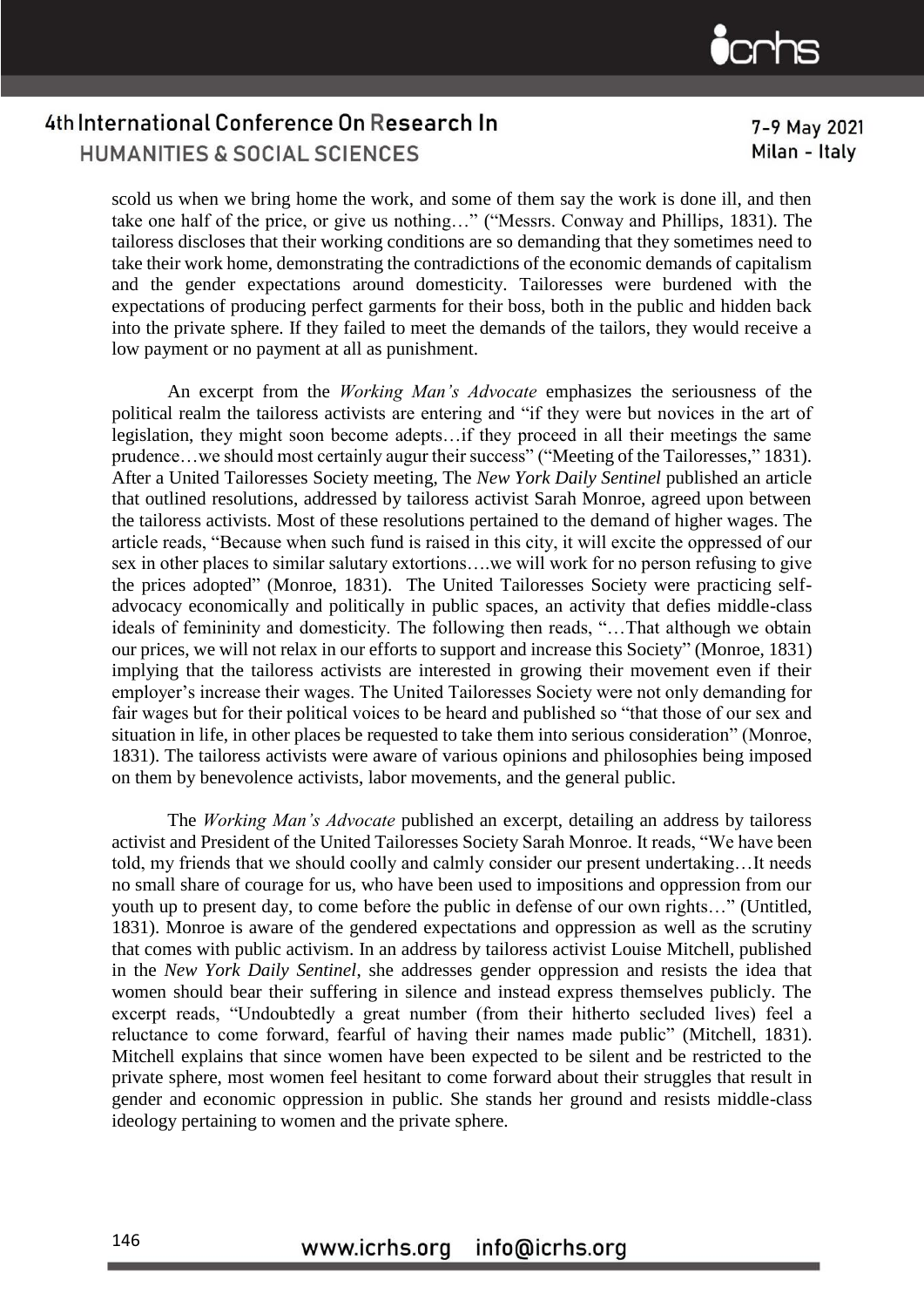#### 7-9 May 2021 Milan - Italv

Not all tailoress activists resisted the middle-class ideologies that reinforced gendered ideologies of whiteness. The following excerpt was published in 1836, a few years after the United Tailoresses Society strike, but it is worth noting that some tailoress activists may have even reproduced these ideals. The *New York Herald* published a letter from an anonymous tailoress, appealing to the protectionist attitudes of other laboring men, utilizing rhetoric that was different from the radical approach other tailoress activists embraced. She calls for the help of men in which she says, "Gentleman, sirs:...I have no earthly doubt but all laboring females are wishing, as well as myself…but probably knowing their inability as well as I know mine, they are compelled to suffer in silence" ("WORKING WOMEN," 1836). The anonymous tailoress sounds unconfident and believes that the struggling tailoress need the assistance of other men to mobilize a movement for fair wages. The letter goes on to say, "My only motive in addressing these imperfect lines for your consideration, is to find out if there is not sympathy enough in a noble man yet to do something for suffering females" ("WORKING WOMEN," 1836). The anonymous tailoress employs gender and paternalistic rhetoric to gain sympathy from the men. Assuming that the tailoress is a white woman, she is utilizing white, feminine ideals to garner sympathy. Typically, the construction of whiteness associates white women as "fragile," "feminine" and "light." Tailoress activists who abandoned the more radical, protofeminist rhetoric in favor of appealing to men's paternalistic attitudes, reproduced the same ideologies of gender and whiteness from middle-class and moral reformers.

A letter published in the *Working Man's Advocate* from an unidentified correspondent expresses their positive impressions about the United Tailoress Society and the presentation of their meetings. "The society is certainly deserving of much praise, not only for their wise measures but the great decorum existing in their meetings…it is an excellent specimen of the powers of American women, contending for the only object for which contention in them would be amiable—Domestic comfort and welfare of their household" "For the Working Man's Advocate," ("For the Working Man's Advocate," 1831, p. 1). The author commends the tailoress activists for maintain an image of respectability during their meetings, while connecting the tailoress to notions of domesticity. They claim that the tailoresses' causes are motivated by female domesticity rather than gender, political, and economic liberation.

An unidentified author, referring to himself as "Husband, father, and brother" was published in the *Working Man's Advocate* newspaper. In this article, his goal was to appeal to middle-class through gender and paternalistic rhetoric, reproducing gendered ideologies pertaining to white women. "…suppose you should be deprived of your property and health, and your only dependence should be on the labor of your wife, or daughters, or sisters…" ("To Husbands, Fathers and Brothers," 1831, p. 2). The author reinforces the idea that men should not be dependent on women's labor and that it is men who should be out in the public laboring, not the women in their lives. Rather than empathizing with the tailoresses' poor material conditions, this appeal centers the focus on men, their property, and their relation to women.

The author hints around the fear of loss in economic power through suggesting the idea of becoming dependent on women's labor. The article further reads, "Tailoresses, whose prospects were once as far and as flattering as your wives, or daughters, or sisters now are, and yet by unexpected and uncontrolled events they have been brought to dire necessity of being menial slaves…." ("To Husbands, Fathers and Brothers," 1831, p. 2). The author keeps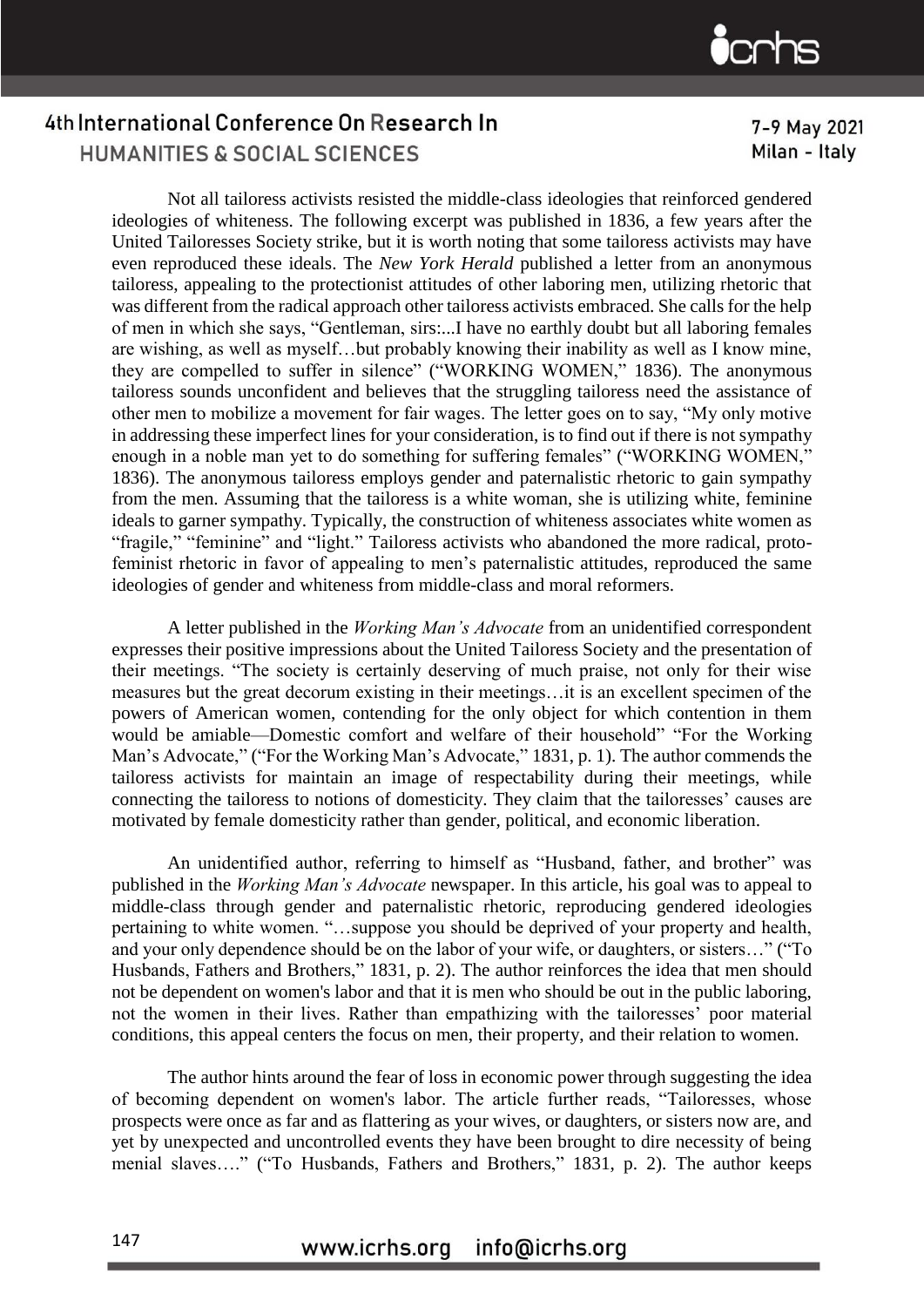7-9 May 2021 Milan - Italv

emphasizing the relationship men have to women, while reducing the tailoress to wives, sisters, and daughters. In order for the middle-class men to grow sympathetic toward the economic struggles of working-class woman, they had to be reminded of women and their familial roles, which is another of socially positioning white women back into the private sphere.

On July 30, 1831, a report from the *Working Man's Advocate* announces the end of the tailoress strike and hints at the possibility of the tailoress opening a cooperative shop. The excerpt reads, "The tailoresses met again last evening and agreed to resume their labors..." The end of the article then foreshadows the influence of middle-class benevolence on the plight of the tailoresses by mentioning assistance from "several benevolent individuals" who "believe that incalculably more good may be done with the same means by the prevention of poverty than by the establishment of societies for the cure of its certain consequences, crime and misery" (Untitled, 1831, p. 1). Although the benevolent individuals will be assisting the tailoress with creating a cooperative shop, this statement echoes the paternalistic and protectionist attitudes of middle-class men regarding poor, working-class women. Emphasizing crime and misery as consequences of poverty reinforces the gender and economic anxieties regarding female poverty.

Through addresses, speeches, and articles, middle-class and moral reformers seemed to become interested in the dire economic conditions of the tailoresses. After the tailoress concluded their strike and resumed working out of sheer necessity, middle-class reformers formed the Tailoresses and Seamstresses' Benevolent Society, a charitable organization interested in helping poor tailoresses. On November 24, 1836, The *New York Herald* published an article, announcing a charitable event aimed at helping destitute tailoresses, appealing to notions of middle-class femininity when describing a poor tailoresses. "Such a quiet, tidy, clean looking, virtuous matron. She is the mother of three young daughters...Woman—beautiful, innocent and lovely woman—struggling with misfortunes, and in the dignity of despair, daring to hope that generosity can be found in this world, and among the sex to which they are a helper, a delight, an ornament...("Tailoresses and Seamstresses-A Real Dramatic Festival," 1836). The author highlights the feminine traits of the tailoress by describing her as "tidy," "quiet," and "virtuous," which was the complete opposite of how the United Tailoresses Society portrayed themselves through proto-feminist and revolutionary language. The tailoress is associated with white feminine traits such as "innocent" and "lovely" in order to appeal to the sympathies of middle-class and moral reformers. The association to feminine ideals furthers that notion that only innocent, beautiful, and virtuous women are deserving of charitable attention. The excerpt briefly mentions the past endeavors of the United Tailoress Society, and says that, "the tailoresses and seamstresses have only met a long melancholy series of failures in their attempt to better their condition…" ("Tailoresses and Seamstresses-A Real Dramatic Festival," 1836). The author individualizes the economic struggles of the tailoress activists instead of addressing the gender oppression of women and the conditions facilitated by a capitalist society benefiting from the exploitation of women's labor.

The main objective of the article is to propose a chartable event to help struggling tailoresses. "We appeal to the venerable mothers-to the accomplished wives-to the charming daughters…all the higher classes and circles in New York…Now is the time to come forth before the world and patronize a Dramatic Festival, for the benefit of the poor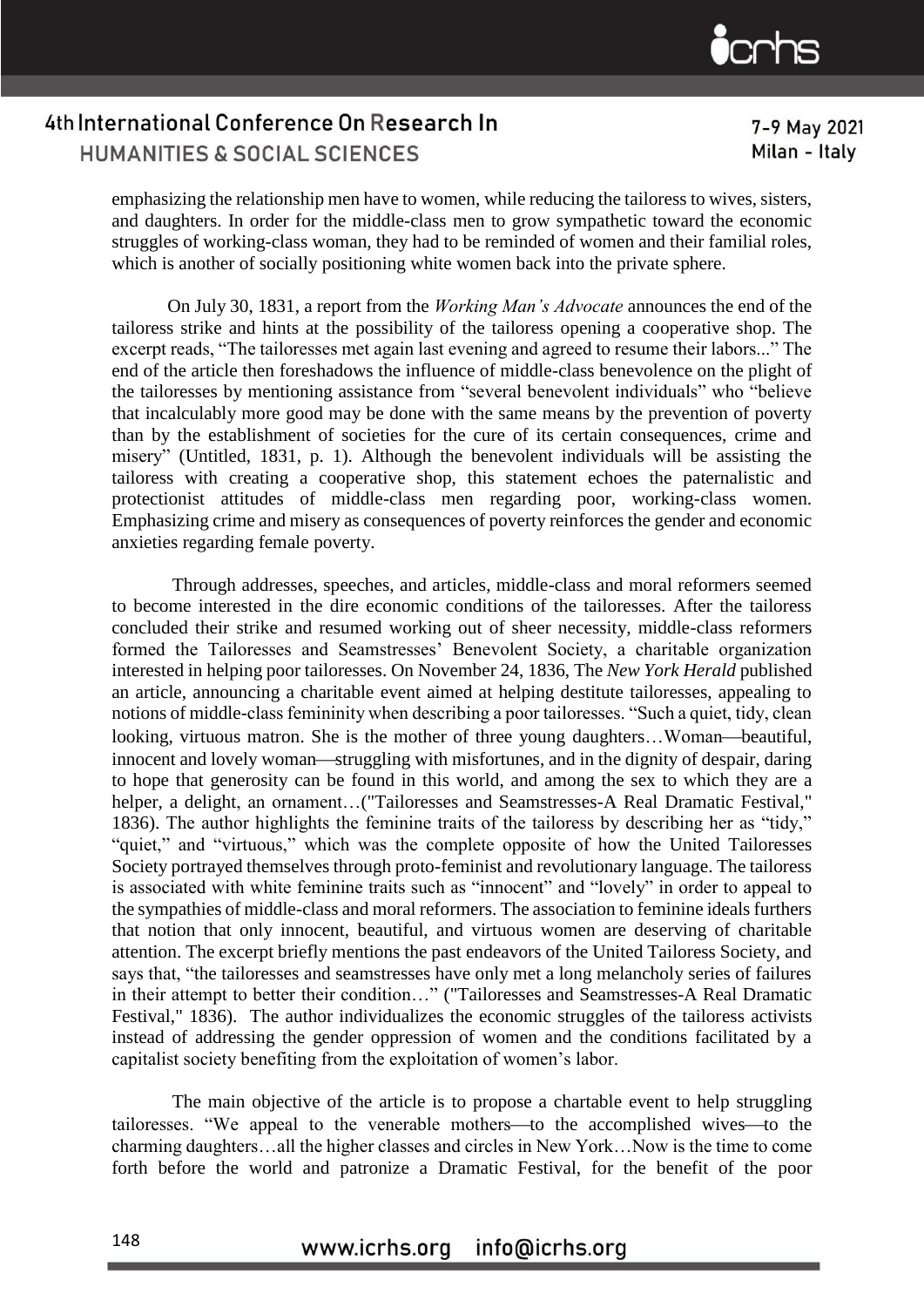tailoresses…" ("Tailoresses and Seamstresses-A Real Dramatic Festival," 1836). Calling in middle-class women's participation in the charitable event appeals to middle-class notions of domesticity and femininity. Emphasizing "respectable" and "accomplished" wives and daughters reinforces the class divide between middle-class women and working-class women, upholding benevolent, middle class ideals and diminishing the possibility for gender solidarity between the two classes of women.

Two days later, on November 26, 1836, the *New York Herald* published a brief report regarding the Dramatic Festival charity event for the benefit of the tailoresses. "We learn that a number of highly respected gentlemen, in different parts of the city, are concerting and consulting on measures necessary to bring forward one of the most splendid Dramatic Festivals for the benefit of many seamstresses and tailoresses…" Thinking back to the last report prioritizing the attendance of lovely, respectable, middle-class women, the Dramatic Festival may not only be a charity event but also a site for bachelors and bachelorettes to congregate, thus reinforcing the idea of marriage among middle-class societies. "All the fashion—all the respectability—all the wealth—all the beauty of New York will throng to the Park Theatre on that brilliant night," mentions the report ("Dramatic Festival for the Benefit of the Seamstresses," 1836). The author glamorizes the Dramatic Festival event to appeal to middleclass reformers, stressing the class divide between the middle-class and the working class. It may also be an indicator that poor tailoresses may not even be present in the event.

Middle-class reformers encouraged white, middle-class women to extend their benevolence and charity toward the struggling tailoresses. In Matthew Carey's *Report on Female Wages* (1829) essay, he urges middle-class women to help poor tailoresses. "It is peculiarly incumbent on those wealthy ladies, who employ seamstresses or washerwoman, and who ought to feel sympathy for the sufferings of their sex, to give them such wages..." writes Carey. He alludes to gender commonality between middle-class women and working-class women in order to appeal to middle-class sympathies. In doing so, he universalizes the gendered experiences of middle-class women and working-class women. Although working class-women and middle-class women share the same gender, their experiences are still distinct due to class differences. Carey proposes the idea of wealthy women paying tailoresses as a solution to the tailoresses' poor economic conditions instead of addressing gender and class oppression that operates under a capitalist, patriarchal society.

The influence of middle-class benevolence on the tailoresses' situation was foreshadowed prior to the tailoress strike of 1831 and emboldened after the end of the 1831 United Tailoresses Society labor strike. Moral reformers encouraged middle-class women to provide destitute tailoresses with charitable acts, which was detached from the revolutionary and liberatory demands of the United Tailoresses Society. A story titled "THE SEAMSTRESS.," published in a moral reform magazine called *Mother's Magazine & Family Monitor*, reinforces the idea that the solution to the tailoresses' poor conditions can be solved through the kindness and benevolence of the wealthy. The story involves a poor tailoress hired by a middle-class woman to create a garment for her husband. The wealthy woman pays the tailoress a low wage. As the depressed tailoress later encounters a different woman who enjoyed the garment created by the tailoress and asks her if she could hire her to make a dress. The woman finds out about the meager wage the other woman gave the tailoress and agrees to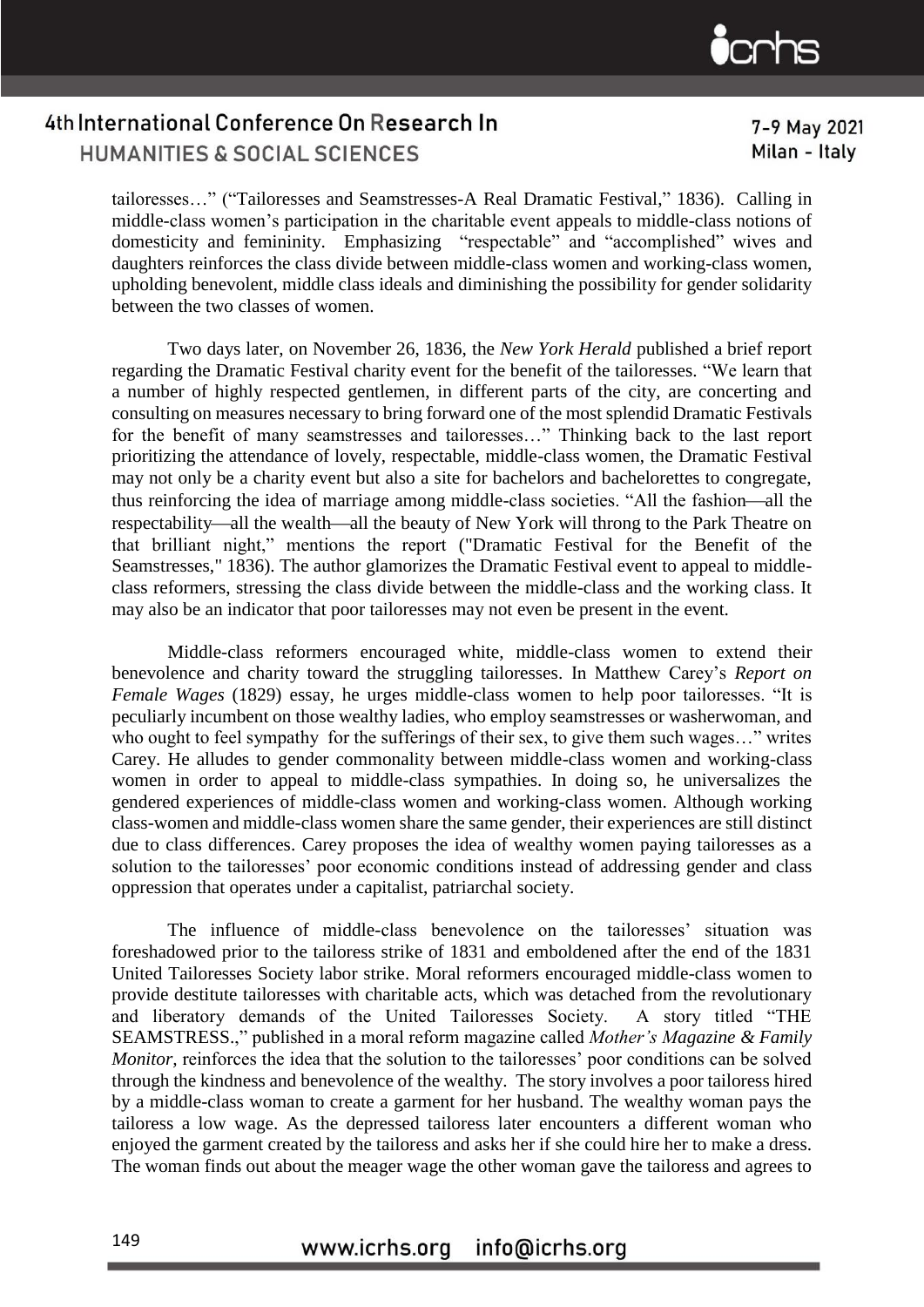pay her more for it and cheers the tailoress up ("THE SEAMSTRESS.," 1855). The text sounds innocent and heartwarming, but it reinforces class divides between women, highlighting the public and private sphere while hiding gender and class oppression that facilitates labor women's impoverished conditions. This story sends the message that middle-class women can participate in benevolent "activism" from the private sphere, which maintains middle-class ideologies of gender and whiteness. Properly compensating working women for their labor is essential, but the story individualizes solutions rather than addressing them at the systemic level.

In an address by the Benevolent Society on behalf of tailoresses, the members refer to the tailoress as "delicate," and "helpless," associating white women with ideals pertaining to white womanhood ("Address to the Tailoresses and Seamstresses' Benevolent Society," 1837, p. 102). Henry Clarke Wright, an anti-slavery campaigner and peace activist discussed the distinction between the treatment of oppressed white women and oppressed Black women. He addressed the hypocrisy of the middle-class reformers, who focus more on rescuing one specific type of woman: white women while disregarding the existence of Black women. During a meeting, he mentions how he witnessed a distressed Black mother in public, who's child was kidnapped by slave traders. "The Pulpit was silent. The Bar was silent. The poor, heart-stricken mother had a dark complexion, and no man heard her cries, except the noble band of abolitionists," says Wright ("A Great Meeting in New York on Behalf of the Oppressed," 1837, p. 2). The focus on marriage, female fragility, protectionism, and domestication were not ideals extended to Black women, demonstrating the difference in treatment and the valuation of one certain type of "womanhood," primarily white womanhood. There was no reason to rescue poor Black women from their oppression because ideologies of whiteness are built on the subjugation of Black women, who were expected to suffer and labor. The reinforcement of marriage and domestication of white women facilitate the grounds on which a capitalist, white supremacy society operates.

#### **3. Conclusion**

The United Tailoresses Society advocated for themselves politically, socially, and economically. Middle-class ideologies around gender and whiteness had a strong influence on their struggles, before, during, and after the tailoresses concluded their 1831 labor strike. Perhaps this is by design. Middle-class ideologies of gender are usually centered around whiteness work to uphold a capitalist system and white supremacy. A white supremacist, capitalist system benefits from white women being secluded into the private sphere while at the same time needing to keep poor women, both Black and white women, for labor exploitation. This is one of the many contradictions of capitalism. Middle-class and moral reformers were not only using marriage and domestication as a proposed solution to the tailoresses' poor economic conditions to evade discussions of gender and class oppression but to expand the boundaries of whiteness thus strengthening white supremacy. Expanding white supremacy diminishes any possibility of racial, gender, and class solidarity against a capitalist system.

Can gender and class solidarity be achieved across racial lines (not individually but en masse) when one particular racial group of women is pushed into the private sphere while other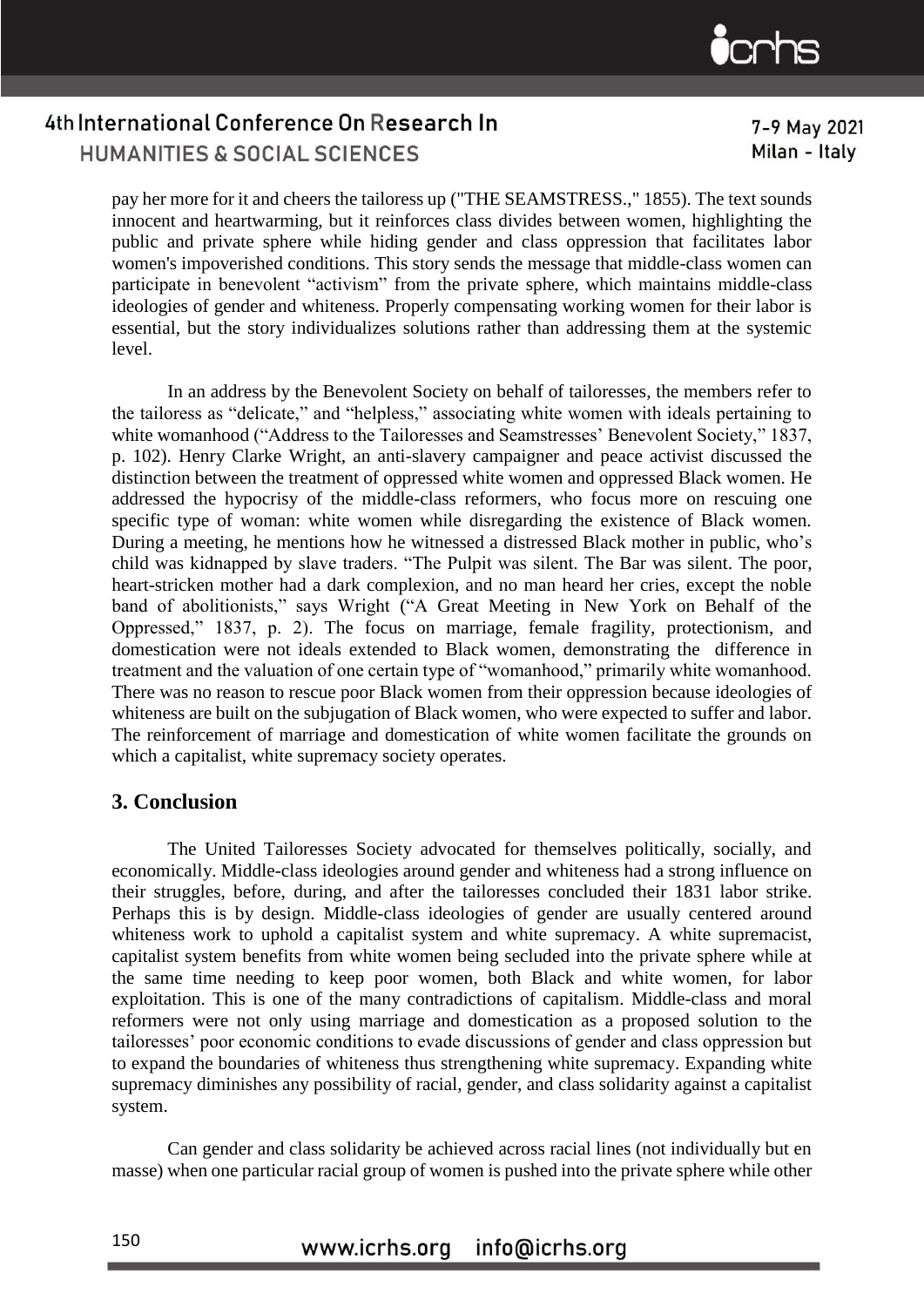

#### 7-9 May 2021 Milan - Italv

groups of women are driven into the public sphere due to economic exploitation? Can whiteworking class women push against whiteness in order to achieve solidarity with other workingclass women across racial lines? Dana Frank (1998) discusses the ways in which white-working class women not only accepted their racial privilege, but they labored to reproduce that privilege. It can be difficult to interpret whether the tailoress activists were explicit racists or conscious about their position as white women. However, white working-class women activists, especially the tailoresses activists of New York, should not be portrayed as passive to the underlying ideologies of whiteness. They had agency to advocate for themselves therefore having agency to claim solidarity with Black enslaved women as well. The tailoress activists found gender solidarity within their organization, but they nonetheless universalized their experiences with gender oppression by not claiming solidarity with Black enslaved women. Scholars dedicated to studying race, gender, social movements, and labor movements might consider furthering research pertaining to whiteness or white supremacy. This is not a call to center the experiences of white women, but to understand how whiteness is continuously reproduced through gender, race, and class hierarchies.

#### **References**

#### **Primary Sources**

- A Friend to Justice. Tailoresses—Their Critical Position—The Wealthy of the Land—Their Benevolence—The Press—Its Illiberal Course. (1831, July 9). *Working Man's Advocate*.
- A Great Meeting in New York on Behalf of the Oppressed. (1837, January 7). *Liberator*.
- Address to the Tailoresses and Seamstresses' Benevolent Society. unidentified newspaper clipping, January 1837, in Mathew Carey's *Select Excerpta*, v. 13 (Philadelphia: Library Company of Philadelphia) pp. 99-102
- An Abuse. newspaper clipping, n.d., in Mathew Carey's *Select Excerpta*, v. 4.
- Carey, M. (1829, March 25). Report on Female Wages. *Miscellaneous Essays*, vol. 1.
- Dramatic Festival for the Benefit of the Seamstresses. (1836, November 26). *New York Herald*.
- For the Working Man's Advocate. (1831, June 25). *Working Man's Advocate*.
- Low Rate of Females' Wages. (1829, March 14) *Free Trade Advocate and Journal of Political Economy*, vol. 1
- Meeting of the Tailoresses. (1831, February 26). *Working Man's Advocate*.

Messrs. Conway and Phillips. (1831, February 2). *The Long-Island Star*.